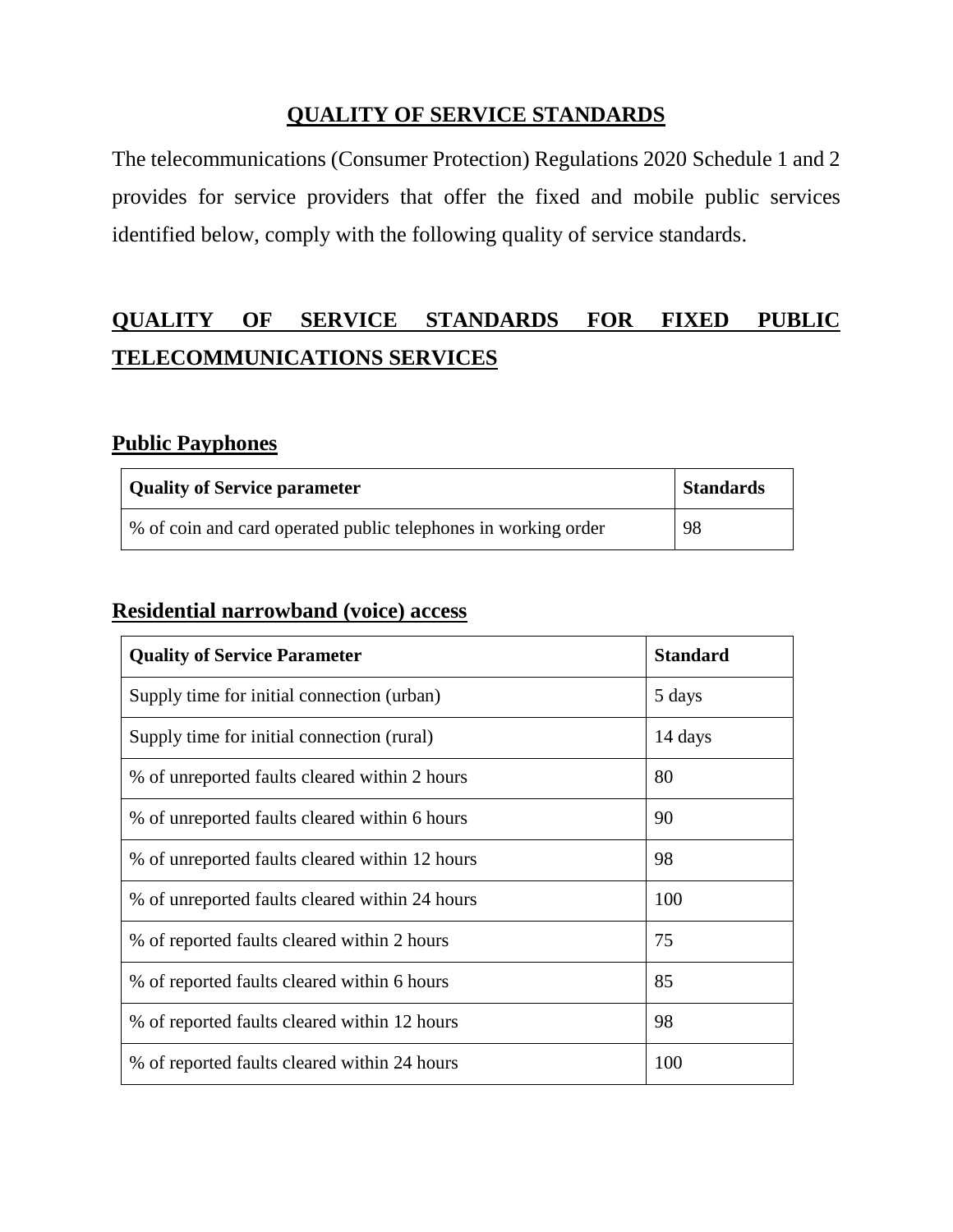| % of calls to operator services answered within 10 seconds          | 95  |
|---------------------------------------------------------------------|-----|
| % of calls to directory enquiry services answered within 10 seconds | -95 |
| Number of billing errors per 1000 bills                             | 3   |
| % of billing complaints resolved within 2 weeks                     | 90  |
| % of billing complaints resolved within 3 weeks                     | 100 |

#### **Local and national long distance calls for residential customers**

| <b>Quality of Service Parameter</b>                   | <b>Standard</b> |
|-------------------------------------------------------|-----------------|
| % of calls set up within 5 seconds                    | 90              |
| % of calls set up within 8 seconds                    | 95              |
| % of calls set up within 10 seconds                   | 100             |
| % of calls successfully completed during peak periods | 98              |

#### **International long distance calls for residential customers**

| <b>Quality of Service Parameter</b>                   | <b>Standard</b> |
|-------------------------------------------------------|-----------------|
| % of calls set up within 7 seconds                    | 90              |
| % of calls set up within 10 seconds                   | 95              |
| % of calls successfully completed during peak periods | 95              |

#### **Broadband internet services for residential customers**

| <b>Quality of Service Parameter</b>                | <b>Standard</b> |
|----------------------------------------------------|-----------------|
| Supply time for Initial connection (urban)         | 6 days          |
| Supply time for initial connection (rural)         | 20 days         |
| % of technical complaints resolved within 12 hours | 85              |